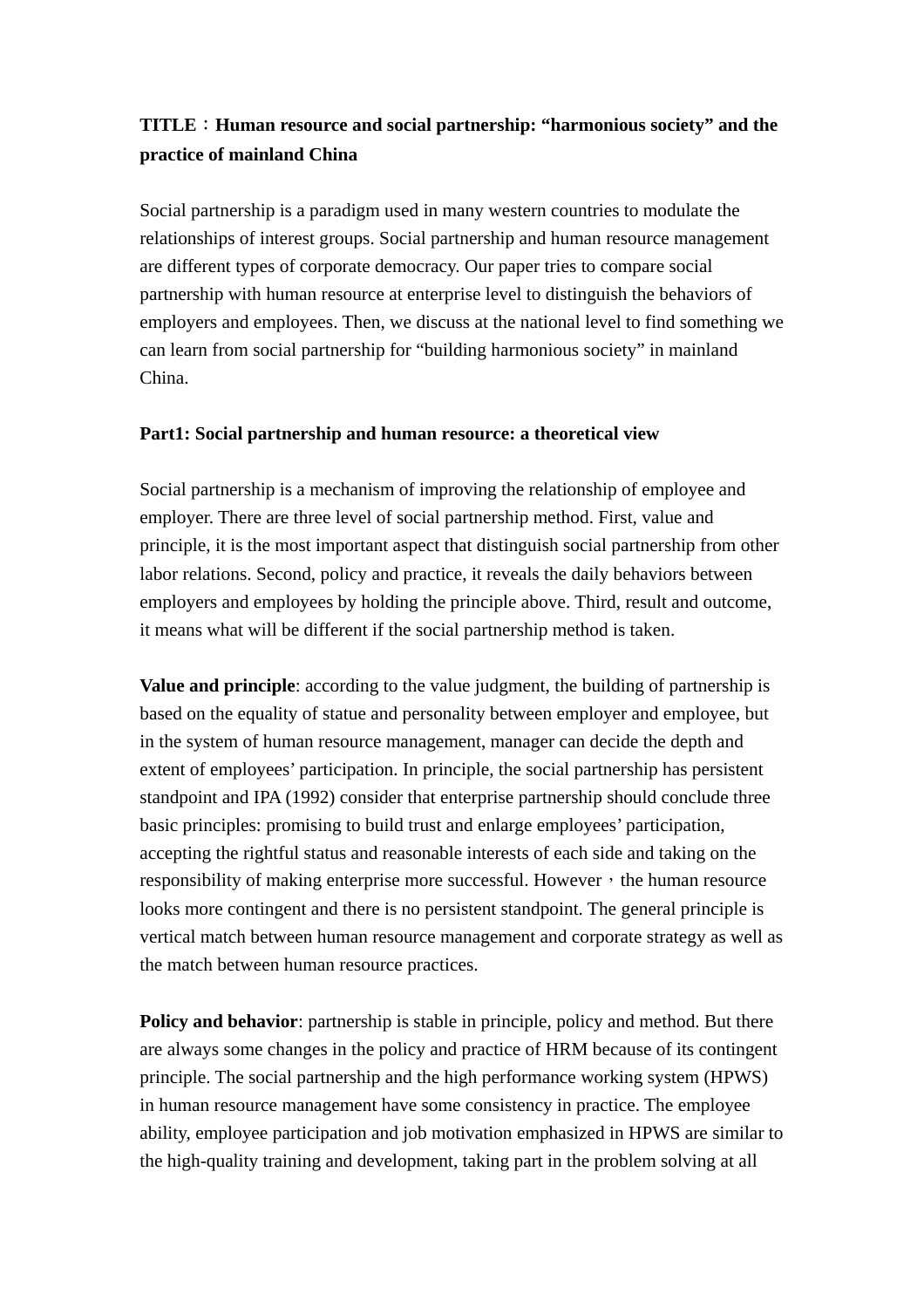level, sharing the enterprise's success in social partnership. Otherwise, we must pay attention that the social partnership emphasizes the negotiation during the whole process, but the human resource management is pushed from top to bottom.

**Result and outcome:** The two are consistent at the point of seeking management performance. Valid HRM and social partnership can both help to achieving corporate strategies. However, we must realize that the distribution of fruit is different.

### **Part2: Harmonious society and labor relation: the practice of mainland China**

Mainland China put forward building harmonious society as a national strategy for the first time in September 2004. It immediately becomes the precondition to deal with social problems in China. This is similar to social partnership used in western countries to coordinate the relationship between interest groups. We want using the method of social partnership to give a perspective on the labor relation in enterprise level and the functions which Chinese government plays in the process of building harmonious society.

# **Part2-1: The practice of labor relation and social partnership in Chinese company**

## **State-owned enterprise**

SOEs in mainland China usually have labor union and important decisions won't be made unless they are supported by the employee congress. It looks like those SOEs consist with the values of social partnership but the independency of the labor union is always suspected in this kind of firm. Employers and employees are not equal in practice. Employees have little opportunities to involve into the problem solving. The enterprise doesn't give employees a share in the success of business. As a result, employees lose their loyalty to the enterprise. For the reasons above, SOEs can hardly form competitive advantages by the method of social partnership.

## **Foreign investment enterprise**

According to the method of social partnership, foreign investment enterprises don't hold the value of equality between employers and employees. The capital is stronger than labor. Many foreign investment enterprises refuse to set up labor union. But it is noticeable that foreign investment enterprises usually have outstanding human resource management system in which employees can involve into some operating practice. The culture of foreign investment enterprises often emphasize on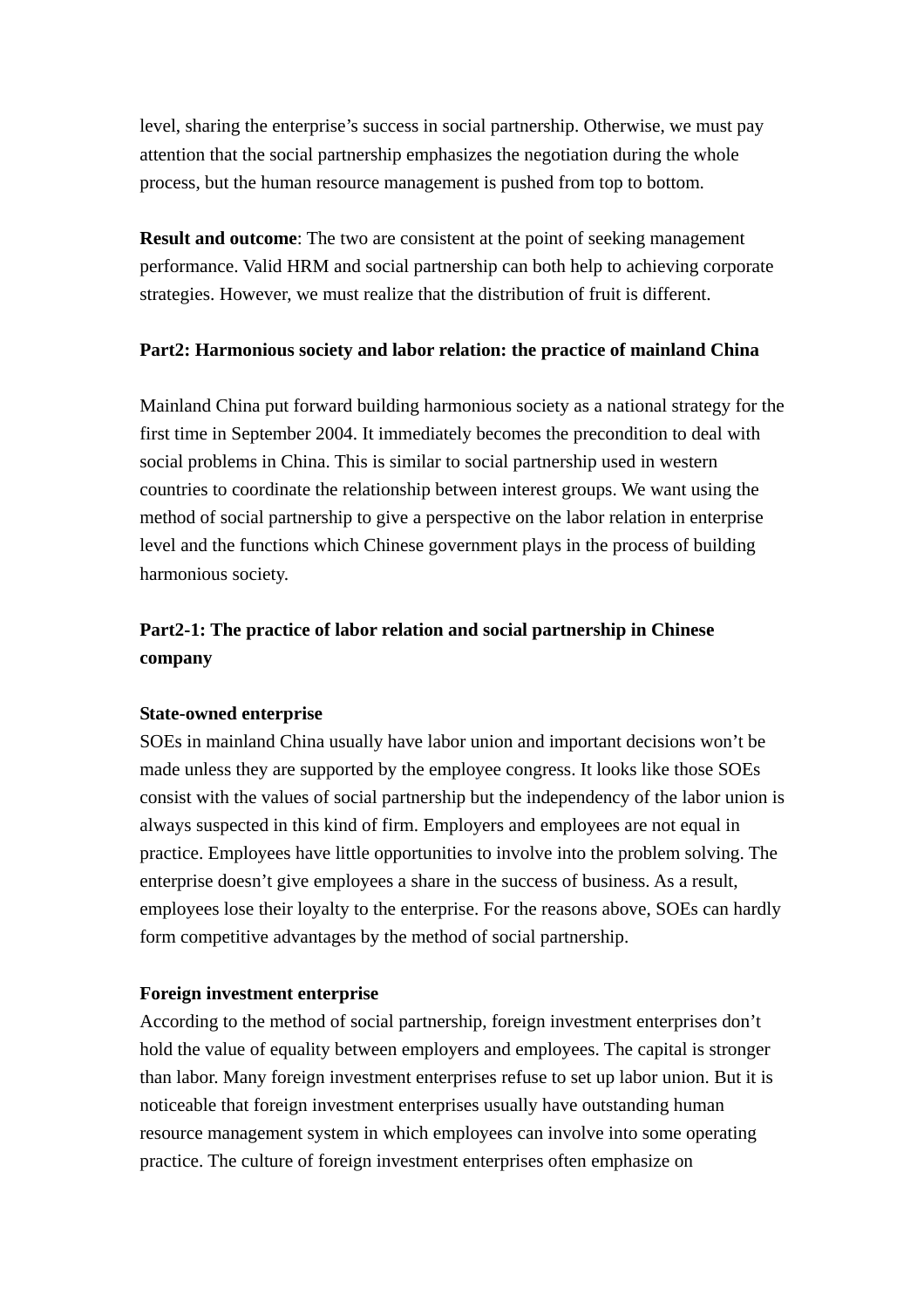performance and efficiency which make employees more professional. Because of this employees in foreign investment enterprises are more endeavored than in SOEs.

## **Private enterprise**

Private enterprises in mainland China are not that normal. Many of them don't form the management system of modern enterprise so they are far away from the values of social partnership.

# **Part2-2: using international experience for reference, Chinese government should take an active part in building harmonious society.**

There are two functions of the government in social partnership: enacting, pushing and arbitrating the policies.

Mainland China put forward building harmonious society as a national strategy for the first time in September 2004. We should use the experience and method of building social partnership for reference to form the security system of building harmonious society. In this system there are mechanisms of dialogue and negotiation as well as executive institutions to push the policies in practice and monitor the effects of them.

Legislation and policies enaction: after putting forward the strategy of building harmonious society Chinese government has taken a lot of actions in the field of labor law and labor relation. For example, <the law of labor contract> came into the procedure of legislation in 2005. Labor departments propose to build harmonious enterprises for the first time and give the national standards of how to do in July 2006.

Implement and arbitration: Chinese government should use international experience for reference to enforce the building of the implementing institutions and bring national system of labor relation coordination into play in the process of building harmonious enterprise. We should establish a valid system that can deliver the national policies into enterprise level and form a mechanism of sharing experience that works well. Finally the arbitration of law is indispensability and we should pay more attention to improve the competency of the staffs who execute the law.

## **Conclusion**

Social partnership is a valuable paradigm worth using for reference in the process of building harmonious society in mainland China. It is an integration system of value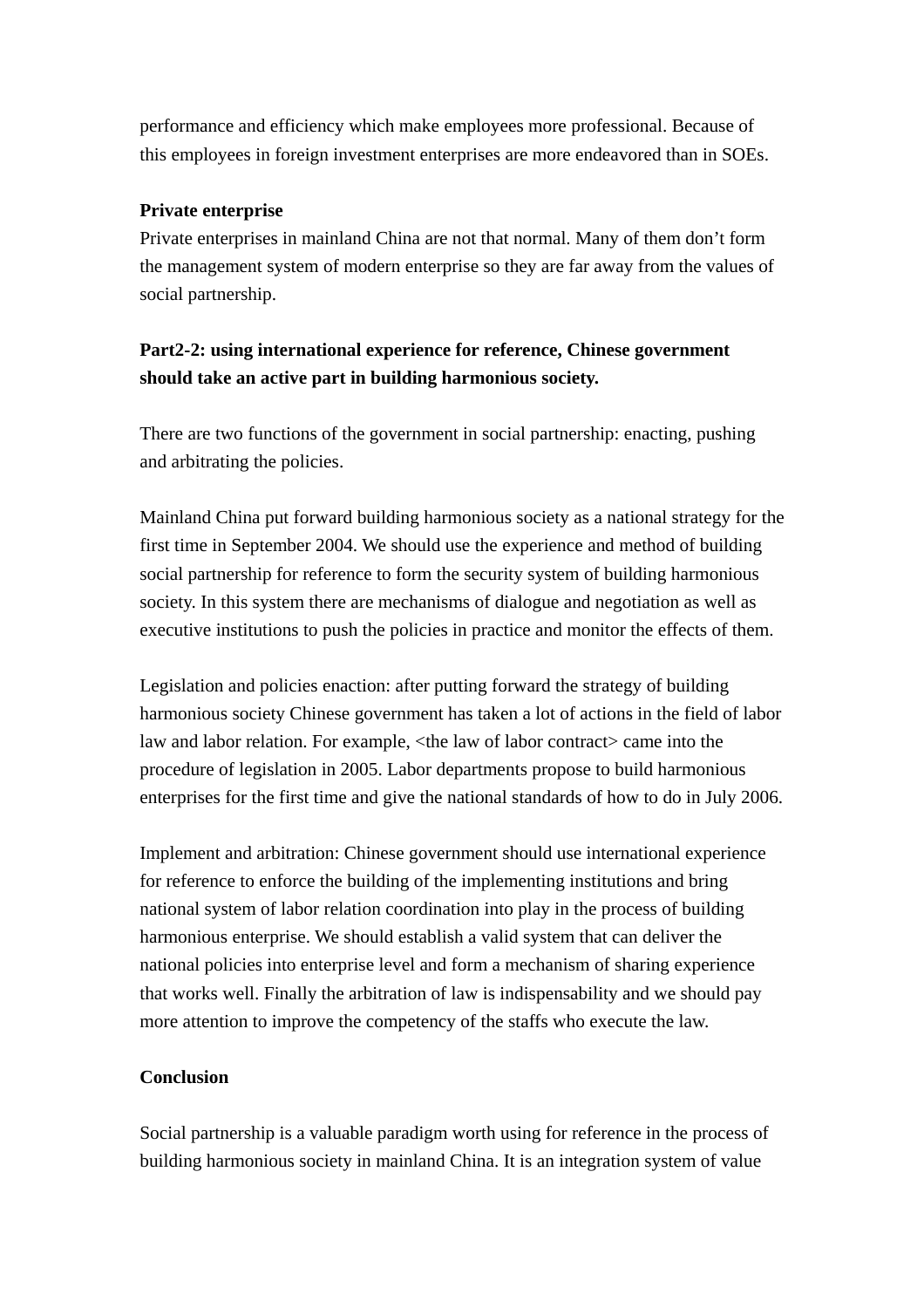and institution which can be used in building a new relationship at national level and enterprise level. After theoretical analysis and summarizing of practice, the paper comes to some conclusions as follow:

First, using the concept of social partnership at enterprise level needs to emphasize the equally status between employers and employees. Call for the concepts and paradigms of modern human resource management such as mutual gains, flexibility, communication and employment security.

Second, the practices of Chinese companies still have a long distance to the essence of social partnership. From the Chinese reform to now, there takes on a situation that "strong capital and weak labor". But Chinese government began to change this situation by building harmonious society in 2004. The nation tries to protect the right of employee by the intervention of public power. There are some measurements such as the draft of <the low of labor contract> in 2005 and the proposal of "building harmonious labor relation enterprise" in 2006.

Third, we should pay more attention to exploit the functions of Chinese government in building harmonious society. This because the government plays a more important role in mainland China than other countries, especially in enacting the policies, laws, statutes of labor. Further more, Chinese government takes on an unavoidable responsibility in implementing the policies, laws, statutes of labor. We may take advantage of international experience to make more progress in improving the efficiency of institutions and the ability of officials.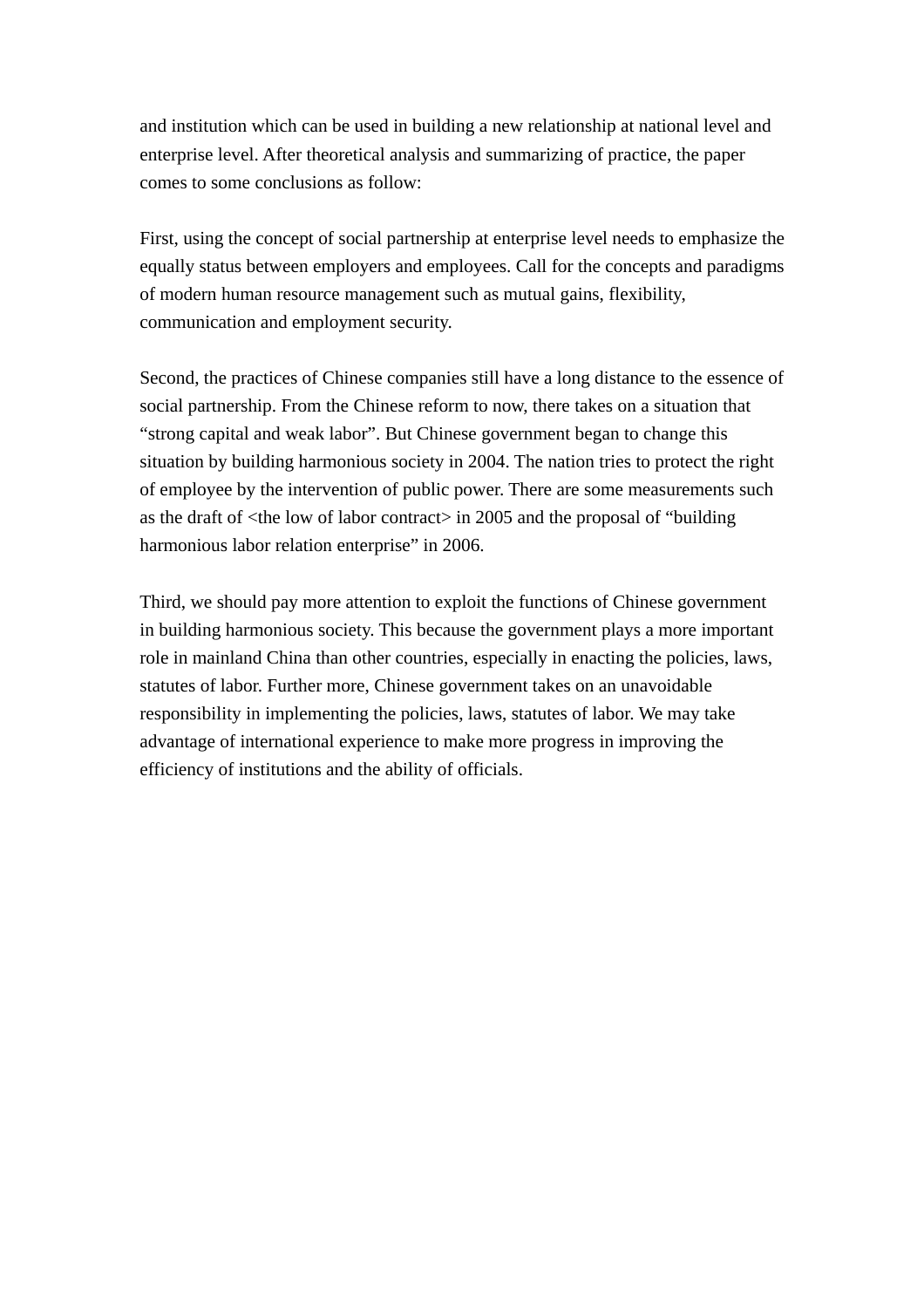# 人力资源与社会伙伴关系

# ——兼论"和谐社会"与大陆实践

曾湘泉 王剑<sup>1</sup>

### 引言

社会伙伴关系是西方国家用于协调社会利益集团之间关系所采用的一个较 为新颖的概念或范畴。从劳动关系的角度看,社会伙伴关系与人力资源管理分布 于企业民主系谱的不同地带之上。两者有区别、有交叉,并且具有实践与行为上 的一致性。如果将社会伙伴关系视为对人力资源管理的进化,那么对比两者在微 观层面,即企业内部的运行特征就具备了实际意义。本文尝试以社会伙伴关系为 主线,从企业层面着眼,检视在伙伴关系协议的框架内,雇主与雇员的行为特征 并考察其与人力资源管理的联系及区别,在此基础上进一步将分析视角拓展至国 家层面,讨论当前在"和谐社会"的语境下,社会伙伴关系对大陆的借鉴意义。

### 一、 社会伙伴关系与人力资源:理论视角

社会伙伴关系作为企业内部雇主与雇员两股力量的整合机制,在制度安排上 包括三方面的内容。首先是将社会伙伴关系区别于其它雇佣关系类型的价值与原 则,这也是标明其精神气质的最重要一点;其次是秉持价值与原则的前提下,在 日常经营活动中雇佣双方所展现的行为特征,也即政策与实践;最后是这种制度 安排所期望的结果和产出。表1描述了社会伙伴关系三个方面的构成要素:

<sup>1</sup> 曾湘泉,中国人民大学劳动人事学院院长、教授。王剑,中国人民大学劳动人事学院博士研 究生。

 $\overline{a}$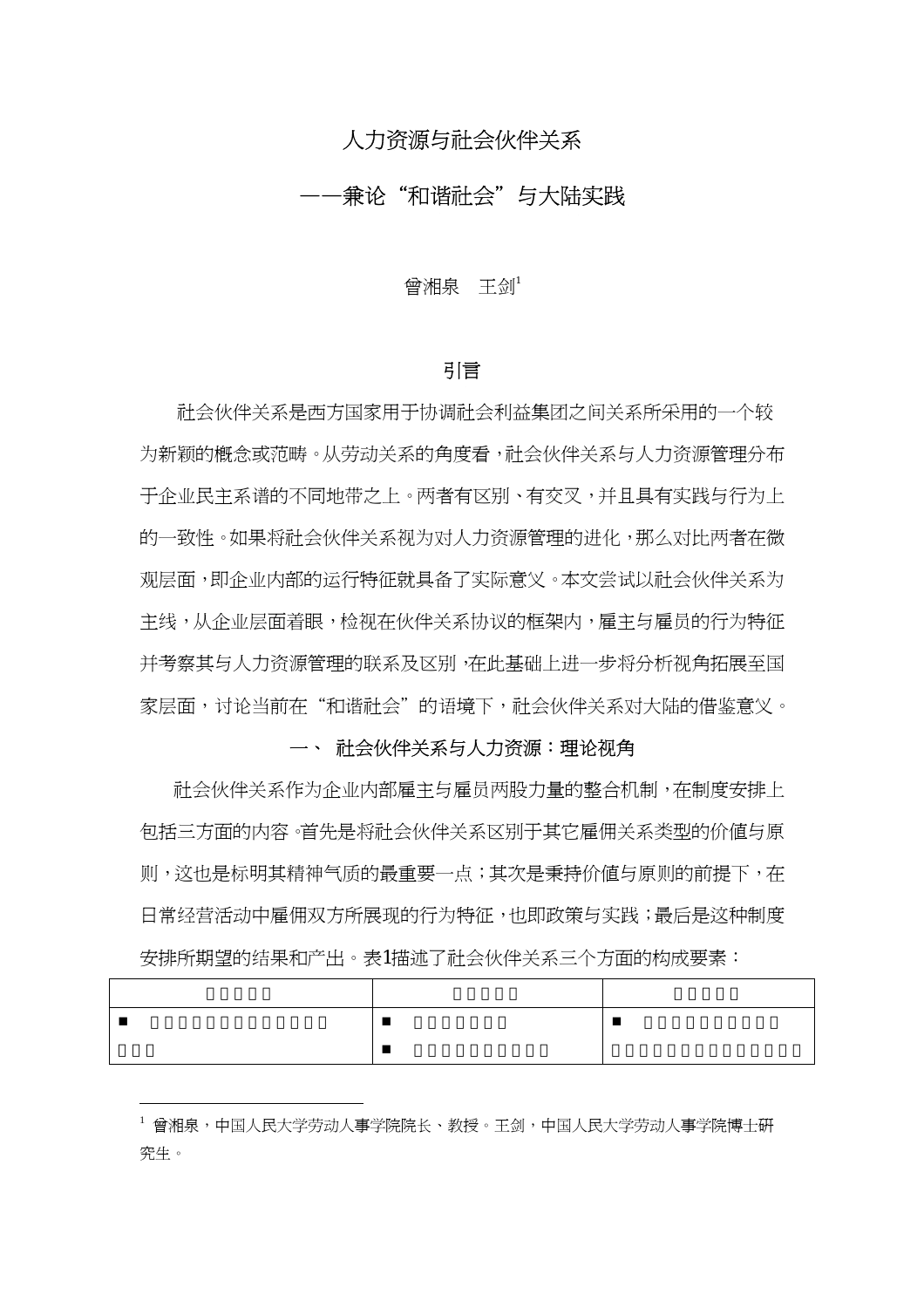

显然,要分析人力资源管理与社会伙伴关系在企业层面的联系和区别,也需 要在这三个方面展开分析和探讨。

价值与原则层次:就价值判断而言,伙伴关系是建立在雇主与雇员地位和人 格平等的前提下的,而人力资源管理的概念体系中管理方是权利的仲裁者,他们 根据自己的意志决定员工参与的深度与广度。这种区别在根源上标志着两者其实 是雇佣关系的两种不同类型,社会伙伴关系更多的靠向企业民主一端,而最好的 人力资源管理体系也不过是雇主的开明专制。在原则上,社会伙伴关系有一贯的 主张,IPA(1992)认为企业的伙伴关系应该包含三项基本原则:承诺建立信任 并扩大员工参与,认可各方的合法地位和合理利益,承担推进企业成功的义务。 可以说这三条原则是对伙伴关系的价值立场的保障,更重要的是这三项原则使得 伙伴关系不是单纯的追求员工与雇主分享权利,而是将权利分享与实现企业成功 牢固结合在一起。人力资源管理则显得权变的多,他并没有一贯的主张,要说笼 统的原则那就是强调人力资源管理与企业战略的垂直匹配,以及人力资源实践之 间的水平匹配。

政策与行为层面:可以看出,伙伴关系从原则到政策到方法上是一以贯之的, 上表所列出的政策和实践都是对原则的解析和细化。而人力资源管理由于原则的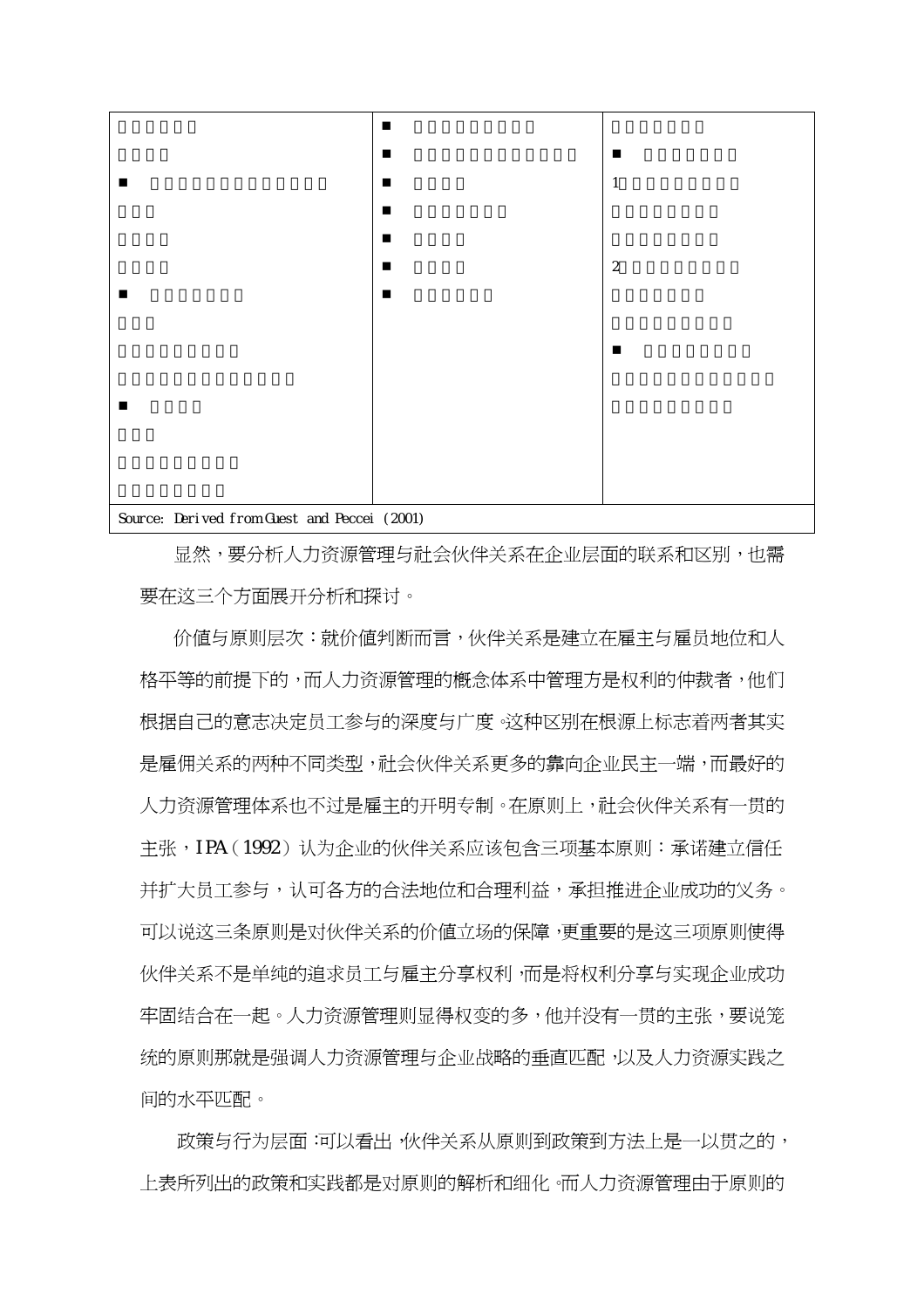权变性使得其政策和实践上也体现出多样的变化。Arthur(1994)根据企业人力 资源管理实践活动的特征采用聚类分析法将人力资源管理划分为两种类型,即承 诺型和控制型;Delery 和Doty(1996)则从各种人力资源管理实践中归纳出两 种人力资源管理模式,它们分别是内部发展型和市场导向型;Dyer(1988)根据 组织特色与人力资源管理相对应的做法,将人力资源管理模式分为三大类:利诱 型、投资型和参与型。这些不同的人力资源管理模式所对应的管理政策和管理实 践截然不同,甚至完全相反。不过,通过细致的比较可以发现,社会伙伴关系的 方法和人力资源管理的某种类型是有交叉之处的,我们以近年来在人力资源领域 引起广泛研究兴趣的高绩效工作系统(HPWS)为例说明。表2是对高绩效工作系 统的实践活动类型的描述:

| $\overline{\phantom{a}}$ | $\overline{1}$ | $\overline{1}$ | $\overline{1}$ |
|--------------------------|----------------|----------------|----------------|
|                          |                |                |                |
|                          |                |                |                |
| п                        | п              |                | п              |
| $\blacksquare$           | п              | $\blacksquare$ | п              |
| $\blacksquare$           |                |                | п              |
| $\blacksquare$           |                |                | п              |
|                          | ■              |                |                |
|                          |                |                |                |

经过对比可以看出,高绩效工作系统所强调的员工能力、员工参与、工作动 机就分别与社会伙伴关系政策中的高质量的培训与开发、任何层次的员工参与问 题解决、以及分享企业成功果实等方面是同质的。但是值得注意的是社会伙伴关 系强调整个实践过程中的协商一致,而人力资源管理则是自上而下推行的。

结果与产出层面:在追求公司经营绩效在这一点上双方是一致的,有效的人 力资源管理和运行良好的社会伙伴机制,都能为企业整体上带来良好的战略目标 的实现。但必须注意的是,在经营成果的归属和分配上两者是不一样的。

通过上述分析可以看出,社会伙伴关系在原则、政策和结果产出上要求高度 的一致性,而人力资源管理由于其对企业战略的跟随性,所以表现出较为权变的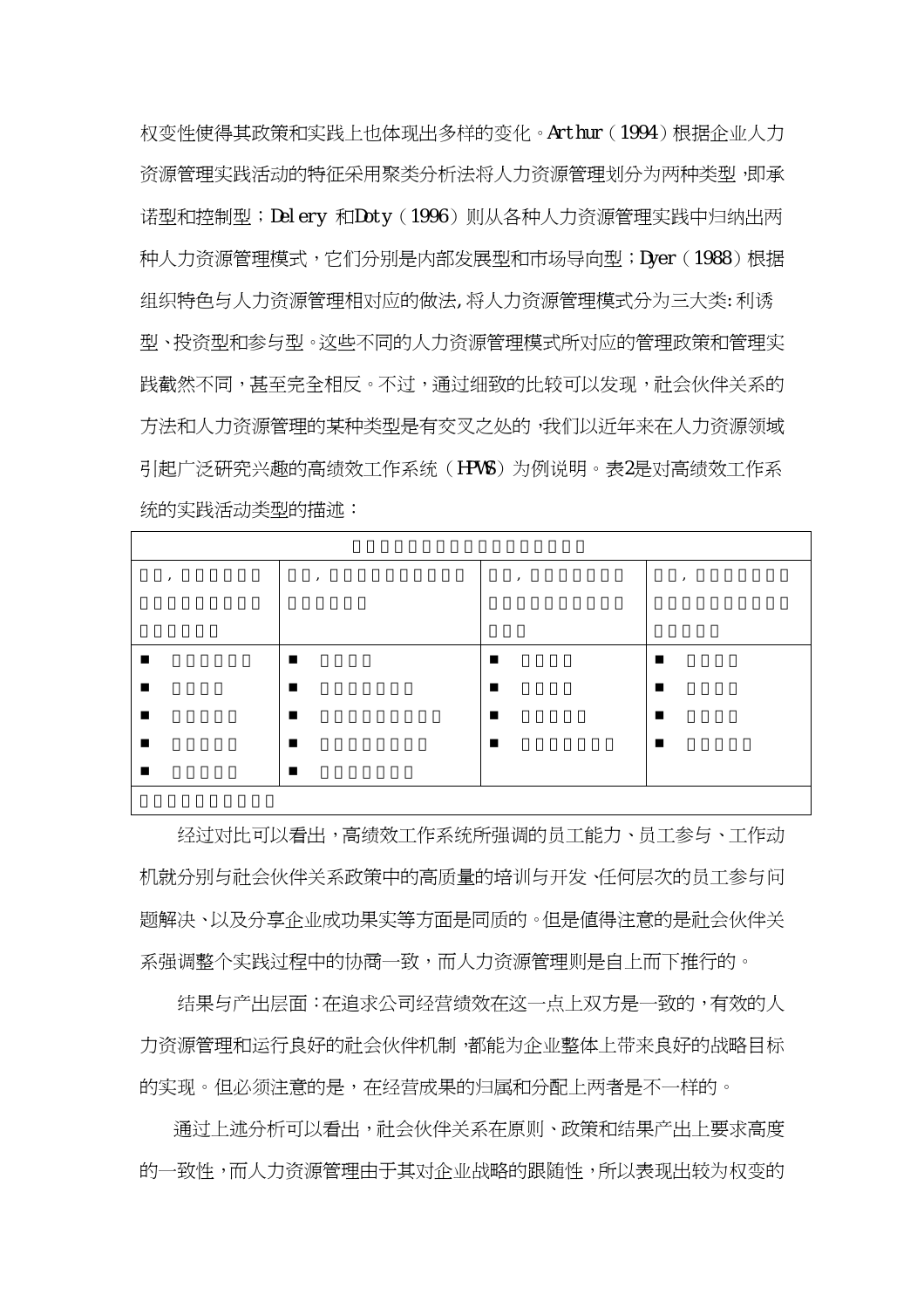内涵。但两者在政策和实践上存在相似和交叉之处,他们都追求相同的结果指标。 应该认为人力资源管理与社会伙伴关系本质是不同的雇佣关系类型,社会伙伴关 系是雇员与雇主在地位对等条件下的合作,是比人力资源管理更为进化的企业民 主形式。

#### 二、和谐社会与劳动关系:中国的实践

 严格来讲,社会伙伴关系(Social Partnership)这个概念多用于西方,中 国社会并未形成以"社会伙伴"为语境的概念系统。但是真实社会的发展和演变 无论东西方都有其规律可循,社会发展到一定阶段,所面临的社会问题可能也是 相似的。西方发达国家自二次世界大战结束以来,为缓和社会矛盾,促进社会发 展,往往通过构建社会伙伴关系来达到社会的平衡与稳定。中国的改革开放引致 了经济的高速增长,人民生活水平不断提高。到 2003年,中国的人均 GDP 已经 达到 1000 美元。根据国际社会经验,当一个国家人均GD P 进入 1000 美元到 3000 美元的时期,既是经济的黄金发展期,也是社会矛盾的凸显期。在这种背 景下,2004 年 9 月中国共产党的第十六届四中全会上第一次明确提出将构建社 会主义和谐社会的国家战略目标。"和谐社会(Harmonious Society)"迅速成为 处理中国社会问题的前提氛围,这与西方国家运用"社会伙伴"概念协调各利益 群体的关系时有一定程度的相似。因此本文尝试以社会伙伴关系的视角来透视构 建和谐社会的目标下,中国企业的内部劳动关系以及政府在此过程中所发挥的作 用。

## 1、中国企业的劳动关系实践与社会伙伴关系

伴随着多种所有制经济在中国的发展,劳动关系问题日益变得复杂和多样 化。其中国有企业、私营企业和外资企业是劳动关系比较典型的企业类型,按照 社会伙伴关系在企业内部的实施原则、方法来评价这几类企业在中国的运行状 况,会发现在不同层次上的差距。

下文将分别拿中国的三种类型企业的劳动关系特征和社会伙伴关系的实施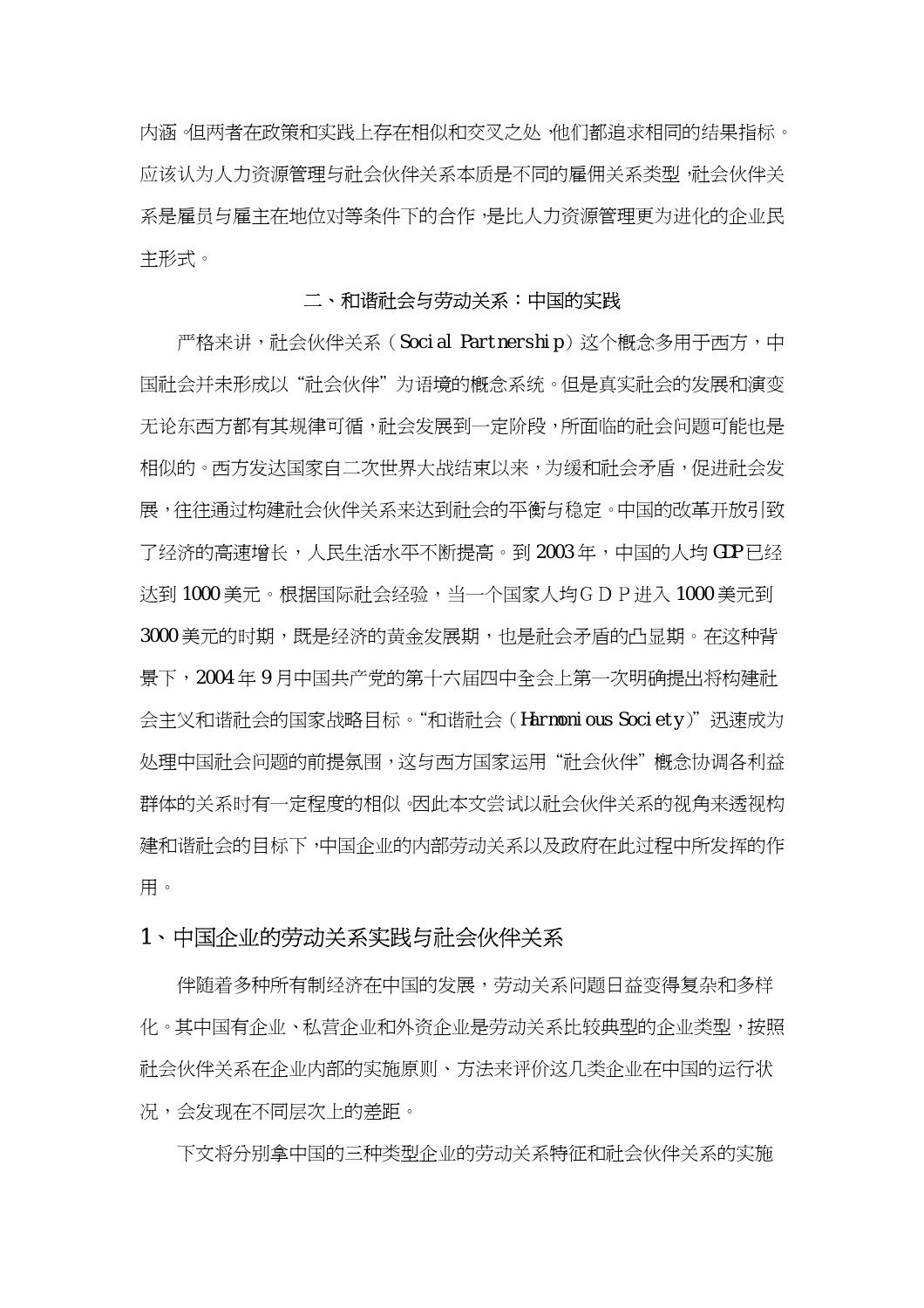框架做比较,并指出中国企业与社会伙伴关系的距离。

国有企业:由于其公有制属性,按照推理本不存在资方,高层管理者代替国 家行使企业的经营管理权,因此在劳动关系上并没有突出的矛盾特征。以社会伙 伴关系的方法来看待国有企业,如果仅就形式上的机构建制而言,是符合"承认 员工合法地位与合理利益"、"扩大员工参与"等社会伙伴关系原则的。国有企业 普遍建有工会,重要经营决策需要得到职工代表大会的通过方可实行。但这些很 多情况下只是表象,工会往往依赖于最高决策者,甚至由高层管理人员任工会领 导。而这种机构和程序也仅仅是为了完成形式上的民主和过程上的公正性,并没 有将这个过程的明确目标与企业绩效成功联系起来,致使国有企业的效率和决策 质量低下成为人们诟病的目标。

在行为层面上国有企业的管理方与员工方在问题解决上并不享有对等权力, 这更多的是文化因素所造成,一种家长制的作风使得国有企业的员工参与和平等 地位上的对话难以取得实质效果。更为最为重要的是,由于体制的制约,大多数 国有企业难以做到员工与企业共享成果果实,甚至管理人员也因受到上级主管政 府部门的控制而无法实现与其责任对等的回报,往往年收入上百亿甚至上几千亿 元的上市公司,其高管的每年薪酬总额仅为一二十万元人民币。中国石化,2004 年主营业务收入 5906亿元,同比增长 41.57%。在这样一间业务发展迅速的巨无 霸企业中,包括基本薪金和业绩奖金、退休金计划供款在内,前三名高管的薪酬 总合也仅近 101 万元。调查显示,我国国企普遍存在不同程度的优秀人才流失问 题,流失人员中科技人员占 71.2%,40 岁以下的占 75%,有的国企中层管理人员和 技术骨干流失率高达 60%,有些外资企业、民营企业中 70%以上的高级管理人员和 技术骨干都来自国企。这说明在社会伙伴关系实践层面类似于"员工分享企业成 果、员工的高度参、员工对企业的忠诚"等行为要求在企业内部捆绑实施。而在 国有企业雇主不能够将员工置于平等地位,共同参与各层次的企业问题解决;员 工也因为无法分享企业的成功果实而逐渐丧失了忠诚。因此国有企业即使具备了 社会伙伴关系的基本原则,但由于在政策和方法上缺乏落实手段,以致难以形成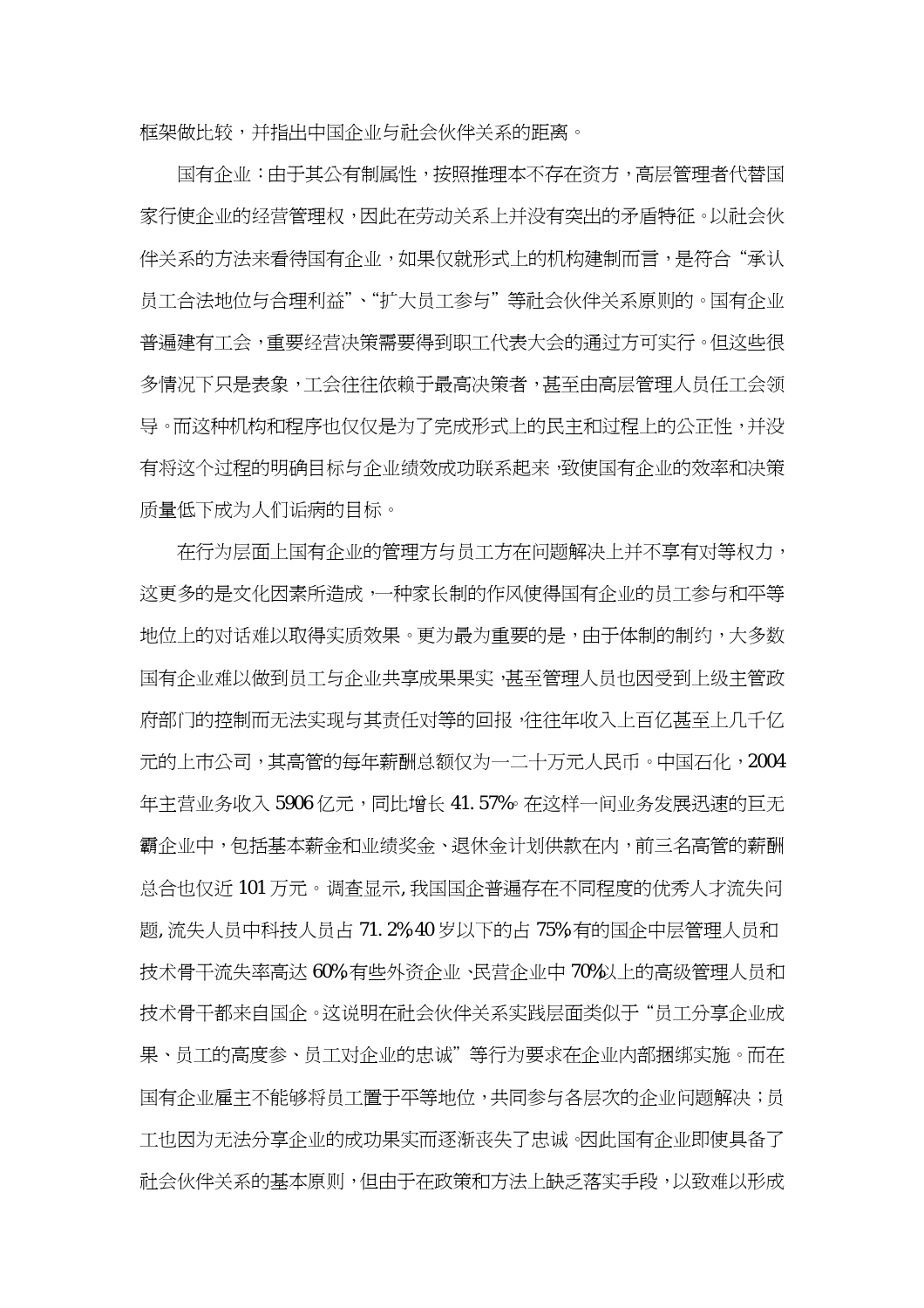社会伙伴关系所能带来的企业竞争力。

外资企业:按照社会伙伴关系的方法,外资企业直接缺失的是机制层面,现 实状况是 "强资本、弱劳动"的,很多外资企业没有工会、甚至拒建工会,在 制度上没有对员工平等地位的认可。据了解,2005年在中国投资的外资企业有 48 万家,其中16 万家外企建立了工会,占 33%。这意味着,高达 67%的外企 还没有建立工会,其中一些大型跨国公司未建工会的问题格外突出,至今依然没 有实质性改观。但是外资企业普遍人力资源管理水平较高,且允许员工在操作层 面有一定的参与,同时报酬制定上以劳动力市场水平为准,相对较为规范。并且 外资企业强调效率和业绩的文化,熏陶出员工良好的敬业精神,因此工作努力程 度也较国有企业为高。可以认为,外资企业在雇佣关系的处理上普遍采用人力资 源管理的方法,在技术层面上解决了员工的效率问题,从而能够获得相对较好的 市场竞争力和企业绩效。但是并没有在企业内建立社会伙伴关系为原则的劳动关 系处理机制。

私营企业:就劳动关系而言,私营企业的规范程度最低。大多数私营企业尚 且没有建立现代企业管理机制,离社会伙伴方法的采用就相去更远。1989年~ 1998年,中国私营企业户数从 9.1 万户增加到 120.1 万户,平均每年增长 33.27%; 同期私营企业户均注册资金由 9.27 万元增加到 59.93 万元,年均增长速度为 23.04%;同期私营企业从业人员从 164 万人增加到 1710 万人,年均增长速度为 29.76%(张厚义.明立志,2000)。在私营企业力量逐渐壮大的过程中,劳动关系 问题逐渐凸现出来。目前,仍有相当数量的中小私营企业尚未建立工会,企业内 尚未建立完善的雇佣关系调整机制。部分私营企业为了挽留核心员工虽然采用了 股权激励等分享所有权的措施,但是员工并不享有对企业的实际控制权,雇主和 管理方仍然是企业决策的最后下决心者。此外,大部分私营企业本身就是家族企 业,靠血缘关系而凝结在一起的家族成员占据着企业重要管理岗位,使得一般员 工在企业中处于弱势地位。很明显在机构建设上私营企业不符合社会伙伴关系的 方法。至于行为层面,私营企业就更加偏离社会伙伴关系的要求。从雇主这方面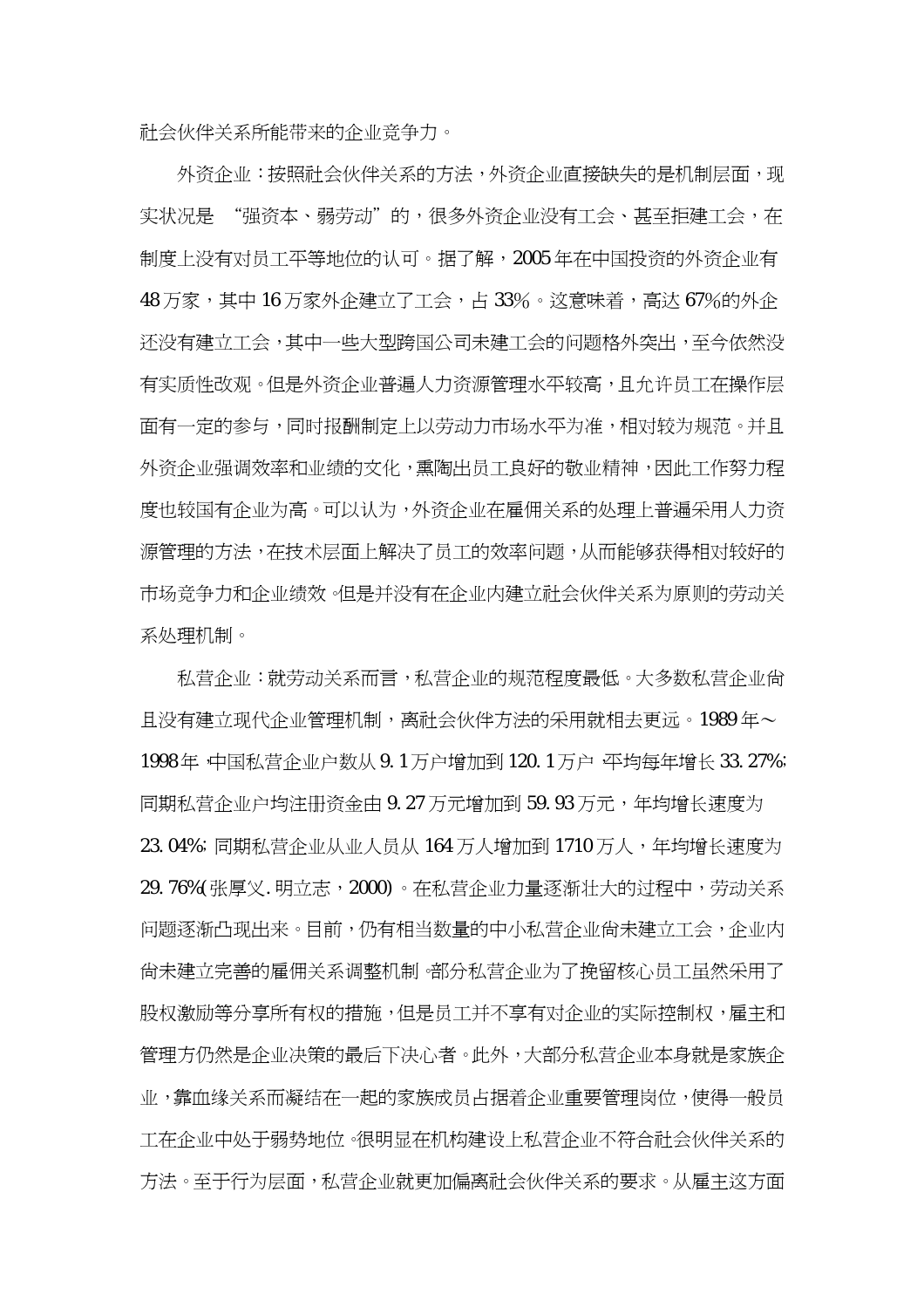来看:第一、许多私营企业不与雇工签订劳动合同;有的即使签订书面合同,合 同的格式、内容也极不规范;有的私营企业不依法履行合同,存在随意辞退、解 雇员工的现象;第二、许多私营企业劳动条件差,经常需要员工加班,缺乏必要 劳动保护设施。许多员工在高温、粉尘、噪音、有毒有害气体条件下工作,致使 恶性工伤死亡事故频频发生,例如近年来频繁发生的小煤窑旷难事件;第三、拖 欠工资现象严重,雇工正常的经济利益得不到保障,很多私营企业不为雇工办理 各项社会保险。第四、一些企业管理人员以体罚、殴打等方式侵犯雇工人身权益。 这些行为都与社会伙伴关系的要求背道而驰,于是员工也以相应的行为进行回 敬,怠工、罢工、暴力攻击、游行示威、阻碍公共交通等行为层出不穷。雇主没 有诚信,员工自然也无法对企业忠诚,不辞而别、随意离职、散播公司机密等现 象也时时可见。社会伙伴关系在私营企业中的建立似乎还很遥远。

总体来看,社会伙伴关系这个概念在中国并不普及,人们听到更多的是"三 方协调机制"以及最近由政府主导的"和谐"概念。但是,我们认为社会伙伴关 系提出了一套很好的理念以及贯彻理念的方法、程序,可以为中国企业乃至政府 在构建和谐社会的过程中提供良好参考。爱尔兰自 1987年始,由国家推动全面 导入社会伙伴关系以解决经济停滞和社会矛盾突出等问题,在社会伙伴关系的建 立方面有丰富的经验值得借鉴。他们将企业层面社会伙伴关系的成功因素归结为 以下一些方面,本文将其列示如下,相信无论是在中国的国有企业、外资企业和 私营企业都可从中受益:

| $\blacksquare$ |  |
|----------------|--|
| $\blacksquare$ |  |
|                |  |
| ш              |  |
|                |  |
| $\blacksquare$ |  |
| ш              |  |
| п              |  |
| ٠              |  |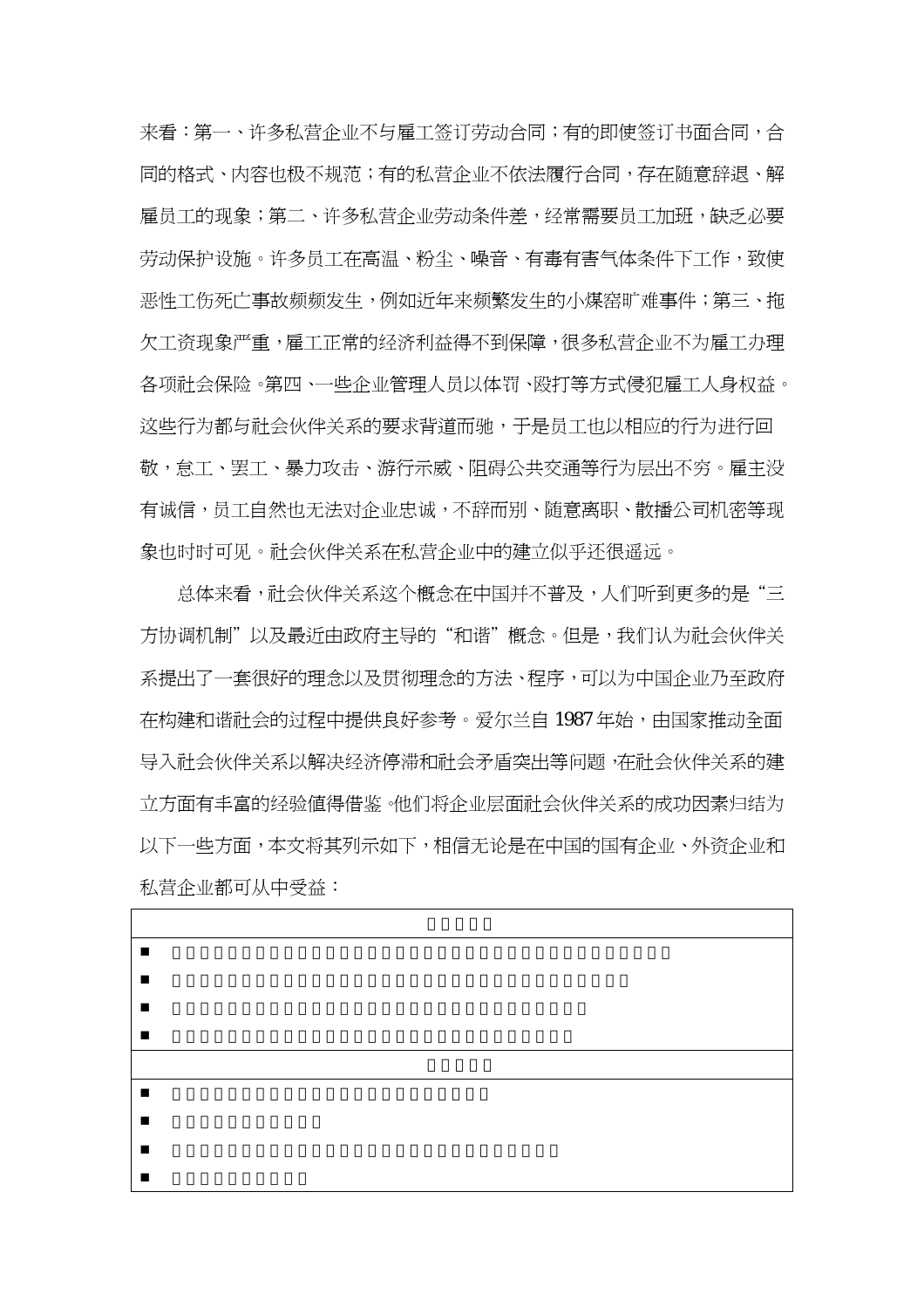| Lucy Fallon-Byrne 2002 |  |
|------------------------|--|

# 2、借鉴国际经验,发挥政府在构建和谐社会中的积极作用

企业是国家竞争力的微观基础。在推动企业构建社会伙伴关系的过程中政府 的作用不可或缺。具体来说政府的作用体现在两个方面:社会伙伴关系相关政策 的制定以及政策执行中的推行和仲裁,如表 3 所示:



还是先看看国际经验,爱尔兰在 1987-2000 年凭借社会伙伴关系推行的经济 与社会政策被欧盟国家认为是一次重要的实践。政府在整个过程中体现出上图所 示的两个层次功能。其中在政策制定方面,爱尔兰政府联合雇主组织、工会组织、 农业部门、社团和志愿组织等出台了四个协定,分别是(Donnell,2000):

- The Programme for National Recovery, 1987-1990 (PNR) ,
- The Programme for Economic and Social Progress (PESP) 1990-1993,
- The Programme for Competitiveness and Work (PCV) 1994-1996, and
- Partnership 2000, 1997-2000.

这些协定是社会伙伴就工资水平、税制改革、福利支付的进展、健康支出的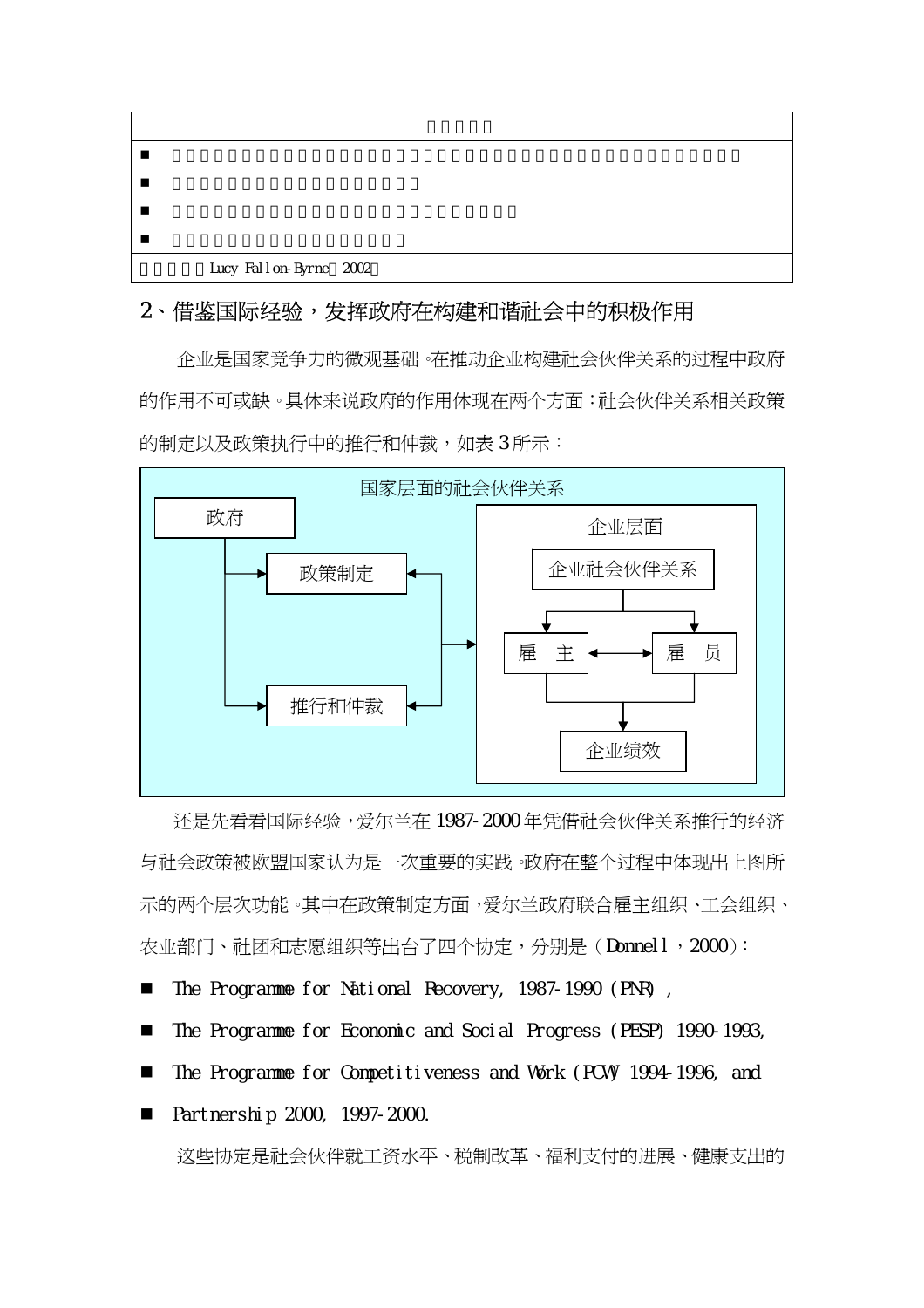趋势、结构调整、爱尔兰与汇率机制的松散挂钩、公共部门的现代化等方面达成 的一致意见。它们充分兼顾了社会伙伴的利益。

为了保证社会伙伴所达成的协定,爱尔兰建立了社会伙伴关系推行机构,作 用正是我们上表所说的第二个层次,即推行与仲裁,这几个主要的机构是:

The National Economic and Social Council (NESC)

The Central Review Committee (CRC)

■ The National Economic and Social Forum (NESF)

■ The Partnership 2000 Monitoring Process

这些国家层面的机构带动地方层面、企业层面、社区层面的各类相关组织, 形成了一个社会伙伴关系构建的有机体,并且将成功的社会伙伴关系经验推广到 这些机构能够辐射到的范围,有效的促进了各社会领域的互动。

爱尔兰的社会伙伴关系实践为国家带来了良好的经济和社会效应。 1986-1996年间,爱尔兰的 GDP 平均每年增长 4.9%,而同期 CECD 国家平均仅为 2.4%; 自 1987年总就业平均每年增长 1.8%, 而 OECD 国家平均为 1.0%, 欧盟为 0.3%。可以说是社会伙伴关系的方法带来了爱尔兰的复兴,并奠定了今后的可持 **续发展的基础。这种在社会实践领域的成功经验,是中国构建和谐社会过程中的** 有益借鉴。

2004 年 9 月,中国共产党第十六届四中全会首次提出构建和谐社会的发展 战略,随后出版的《2005 年社会蓝皮书》中以《构建和谐社会:科学发展观指 导下的中国》为题,提出了构建和谐社会的总体目标和 7 大措施,其中总目标里 包含了"努力改善社会关系和劳动关系"这一项。可以认为"和谐社会"与"社 会伙伴关系"在精神内核上有一定程度的一致,都强调不同利益主体之间的平衡、 对话与合作。"构建和谐社会"作为一个国家理想和目标,应当借鉴"社会伙伴 关系"的构建方法和实践经验,形成一套构建"和谐社会"的制度保障体系,在 这个体系内既有社会各层次的对话和协议形成机制,又有将政策推进并监测实施 状况的执行机构。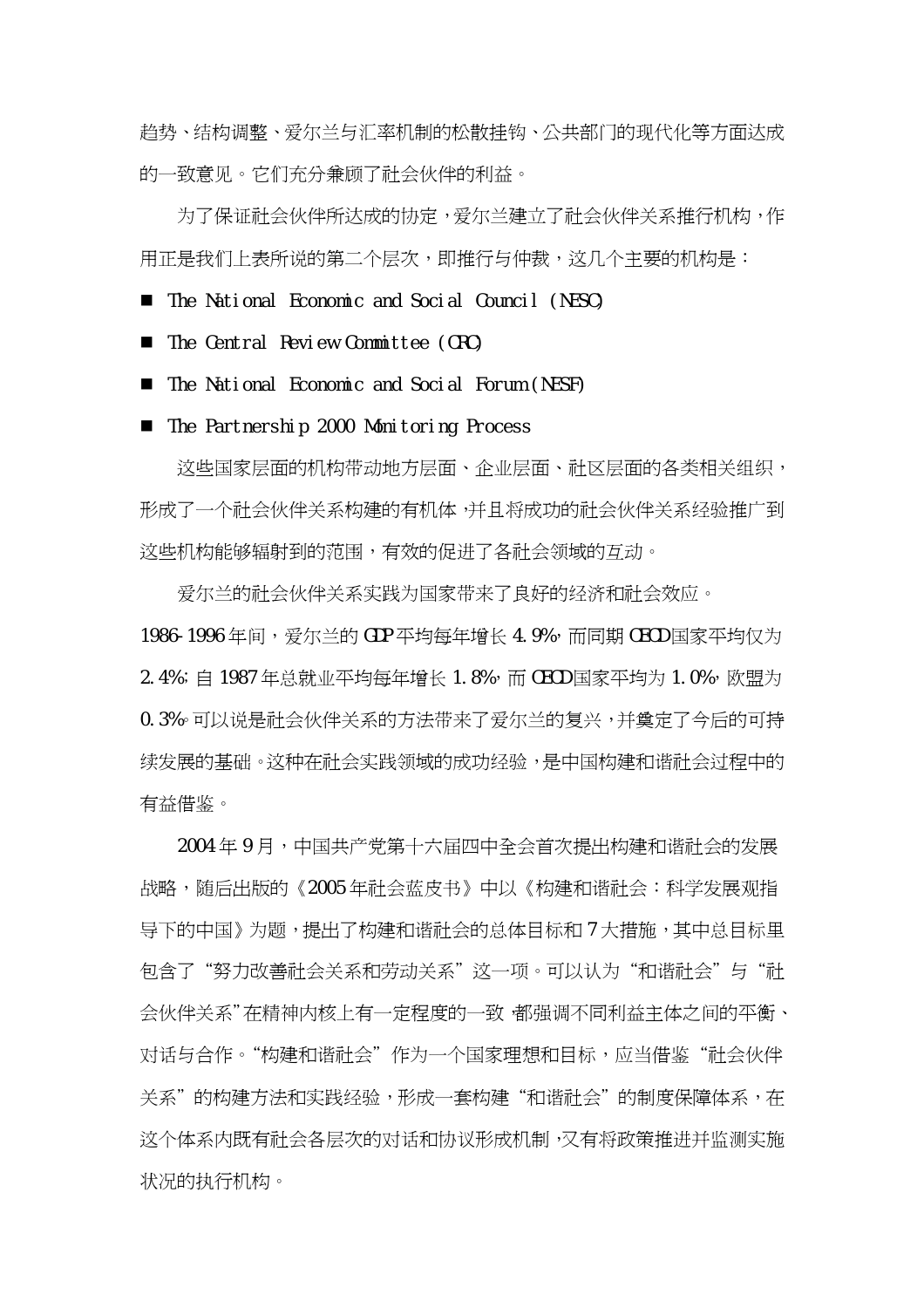中国政府在社会改革中发挥着主导作用。"和谐社会"提出的一两年间,政 府已经在劳动法和劳动关系领域展开了相应的行动,特别是在立法和政策制定层 面。2005年,《劳动合同法》进入立法程序,劳动合同制度是建立和规范劳动关 系的极其重要的基本制度,劳动合同法对法律的适用范围、劳动合同的期限形式、 试用期、补偿金、违约金、非全日制用工、劳务派遣等都将作出具体的规定。该 法被视为推动和谐劳动关系的重要举措,是对国家"效率优先、兼顾公平"的指 导原则的一次修正,国家由对资本的优待转向以公权介入来平衡双方利益。《劳 动法》和未来的《劳动合同法》为中国政府、雇主、雇员搭建了行为框架,虽然 在雇佣双方力量尚不对等的情况下,法律本身并不能孕育出社会伙伴关系,但它 的确有助于和谐。除了涌过立法手段推动和谐劳动关系,最近政府又制定了劳动 关系和谐企业的国家标准,2006年7月国家协调劳动关系三方会议下发了《关 于开展创建劳动关系和谐企业与工业园区活动的通知》,第一次提出了创建和谐 企业的任务目标和明确标准。根据文件的要求劳动关系和谐企业的创建标准有 10 条,主要包括:

- 1. 全面执行劳动合同制度,劳动合同签订率达到 100%, 签订、变更、续签、解 除、终止劳动合同程序合法,依法履行劳动合同。
- 2. 企业规章制度符合法律、法规和国家政策规定。
- 3. 严格执行国家工时、休假制度以及女职工和未成年工特殊劳动保护规定,没 有违法使用童工。
- 4. 按时足额支付职工工资,依法参加社会保险。
- 5. 劳动保护措施和劳动安全卫生条件符合国家规定的标准,无重大伤亡和职业 病危害事故发生。
- 6. 依法建立工会组织,支持工会开展工作,保证工会依法履行维权的基本职责。
- 7. 建立集体协商和集体合同制度,在充分协商的基础上签订内容具体、标准量 化、操作性强的集体合同;开展工资集体协商,保证职工工资收入随企业经 济效益同步增长。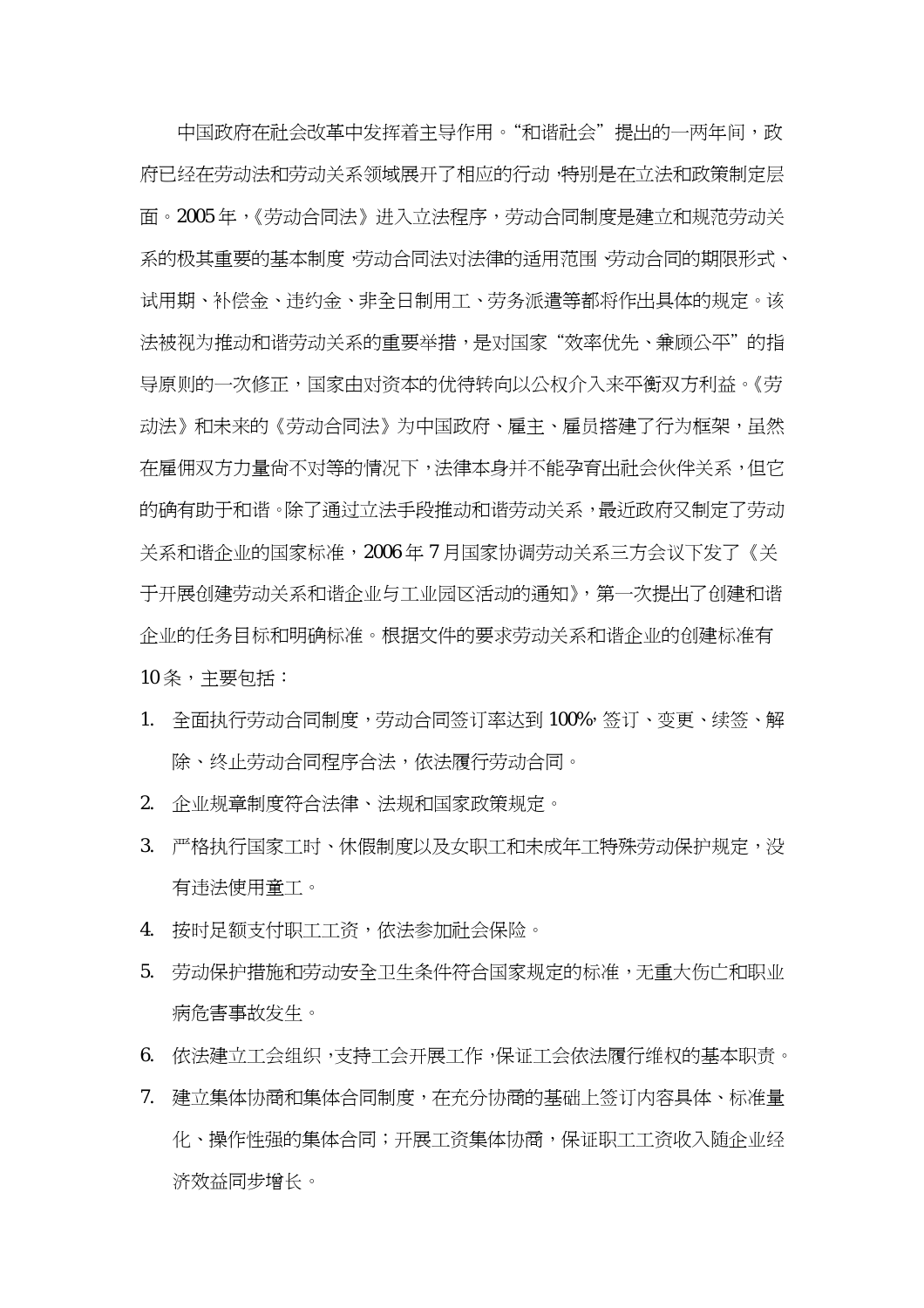- 8. 建立职工代表大会制度,实行厂务公开或与企业相适应的其他民主管理制 度。
- 9. 工会教育职工遵守企业规章制度,保障企业正常运营秩序;引导职工爱岗敬 业,积极参与企业文化建设并认同企业文化。通过组织职工开展劳动竞赛、 合理化建议等经济技术创新活动,为促进企业发展献技出力。
- 10. 建立健全企业劳动争议调解组织,有效预防和调解劳动争议,没有发生因劳 动保障问题引发的群体性事件。

该通知是"和谐社会"在企业层面的细化指导原则,并且其中的很多条目诸 如"依法建立工会"、"建立职工代表大会制度"、"引导职工爱岗敬业"等都与社 会伙伴关系在企业层面的要求相一致。只是这些政策层面的规定往往缺乏责任机 构进行有效的推行。中国政府应该借鉴国际经验,在推行与仲裁方面加强机构建 设,充分发挥"国家协调劳动关系三方会议制度"在构建和谐企业过程中的作用; 建立有效的传导机制,保证在国家政策能够层层传达直至企业内部,并形成有效 的反馈和良好经验的推广机制。当然作为最后保障,法律仲裁机构必不可少,而 这方面最应该强调的是执法部门的中立和执法人员的素质提高。

## 结 语

社会伙伴关系是中国构建和谐社会过程中值得借鉴的理论范畴,它本身是一 套价值体系和制度体系的综合,可运用于建立国家层面以及企业层面的新型关 系。经过理论分析和实践总结之后,本文得出以下结论性的认识:

第一,在企业内部提出社会伙伴关系的概念,似应更强调雇用双方地位的平 等关系,强调共赢、弹性、沟涌、安全等具有现代人力资源管理的理念和范畴, 并以企业发展和成功为目标导向。

第二,中国大陆企业距离社会伙伴关系的要求还有较大差距。改革开放至今, 出现了"强资本、弱劳动"的不良发展态势,自 2004年以来,中国政府提出了 建立"和谐社会",开始关注扭转这个格局。2005年《劳动合同法》的起草以及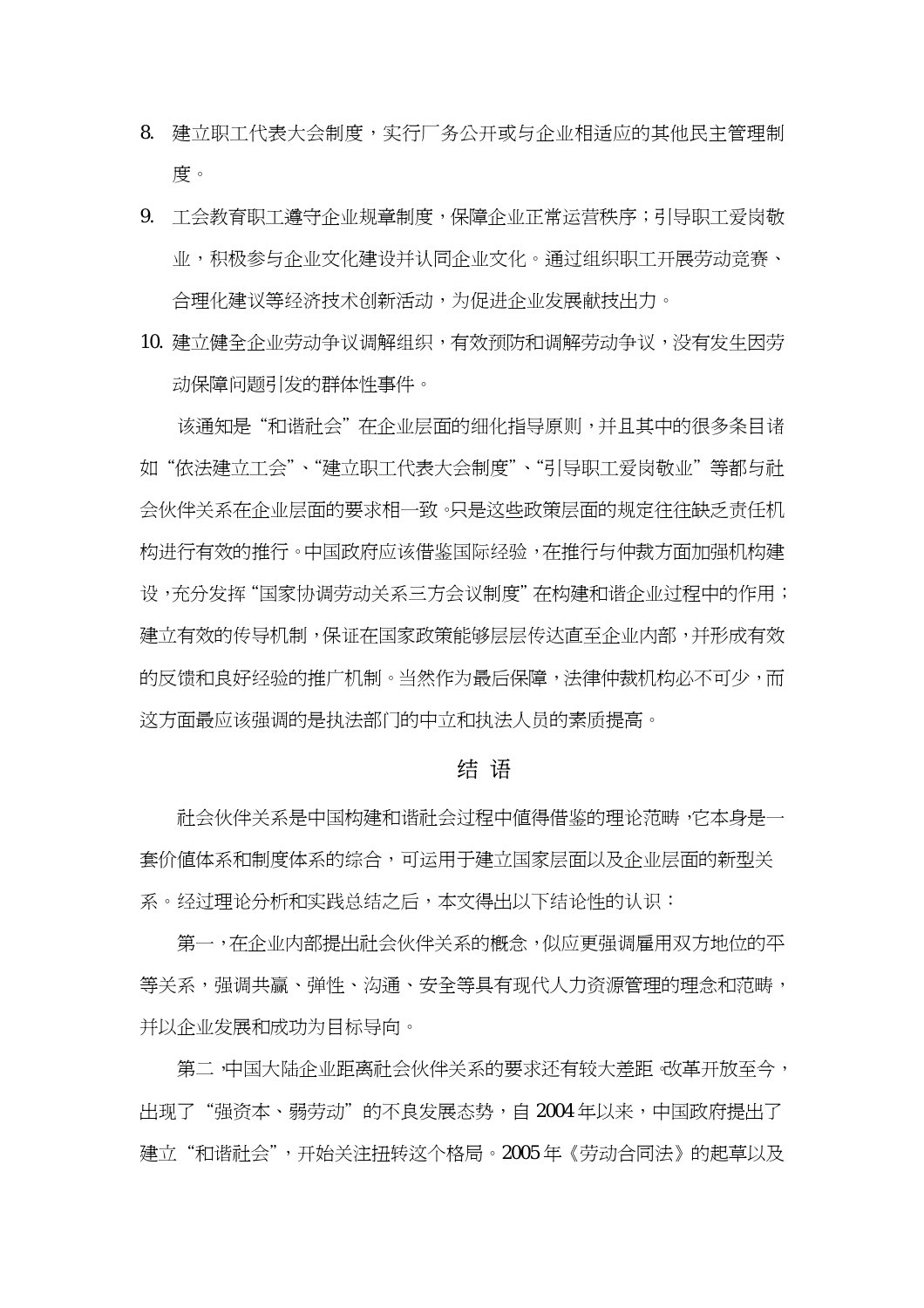2006 年中国政府推动建设"劳动关系和谐企业",都是国家以公权介入维护劳动 者权益的积极措施。尽管如此,社会伙伴关系作为一种理念在中国企业仍须不断 强化。

第三,政府在推动构建和谐社会中的作用应当更加重视。这一方面是因为, 在大陆,政府在有关劳工政策和法律、法规的制定方面,发挥着较之其他国家和 政府更大的作用,另外一方面,也是更为重要的是,政府对有关政策、法律和法 规的实施,具有不可推卸责任。对机构建制、运作效率以及人员素质高度的关注, 需要我们借鉴国际经验,获得更大的进步。

## 参考文献

- 1. Guest, D. and R. Peccei (2001). Partnership at Work: Mutuality and the Balance of Advantage. British Journal of Industrial Relations 39(2): 207-236.
- 2. IPA. (1992). 'Towards industrial partnership: a new approach to management-union relations - a consultative document'. IPA: London
- 3. O'Donnell, R. and C. O'Reardon, (2000) 'Social partnership in Ireland's Economic Transformation', in Giusseppe Fajertag and Phillipe Pochet (eds.) Social Pacts in Europe—New Dynamics, Brussels: European Trade Union Institute.
- 4. Arthur ,J B Effect s of human resource systems on manufacturing performance and turnover [J] Academy of Management Journal, 1994, 37: 670 – 687
- 5. Delery, J E, Doty, D H Modes of theorizing in strategic human resource